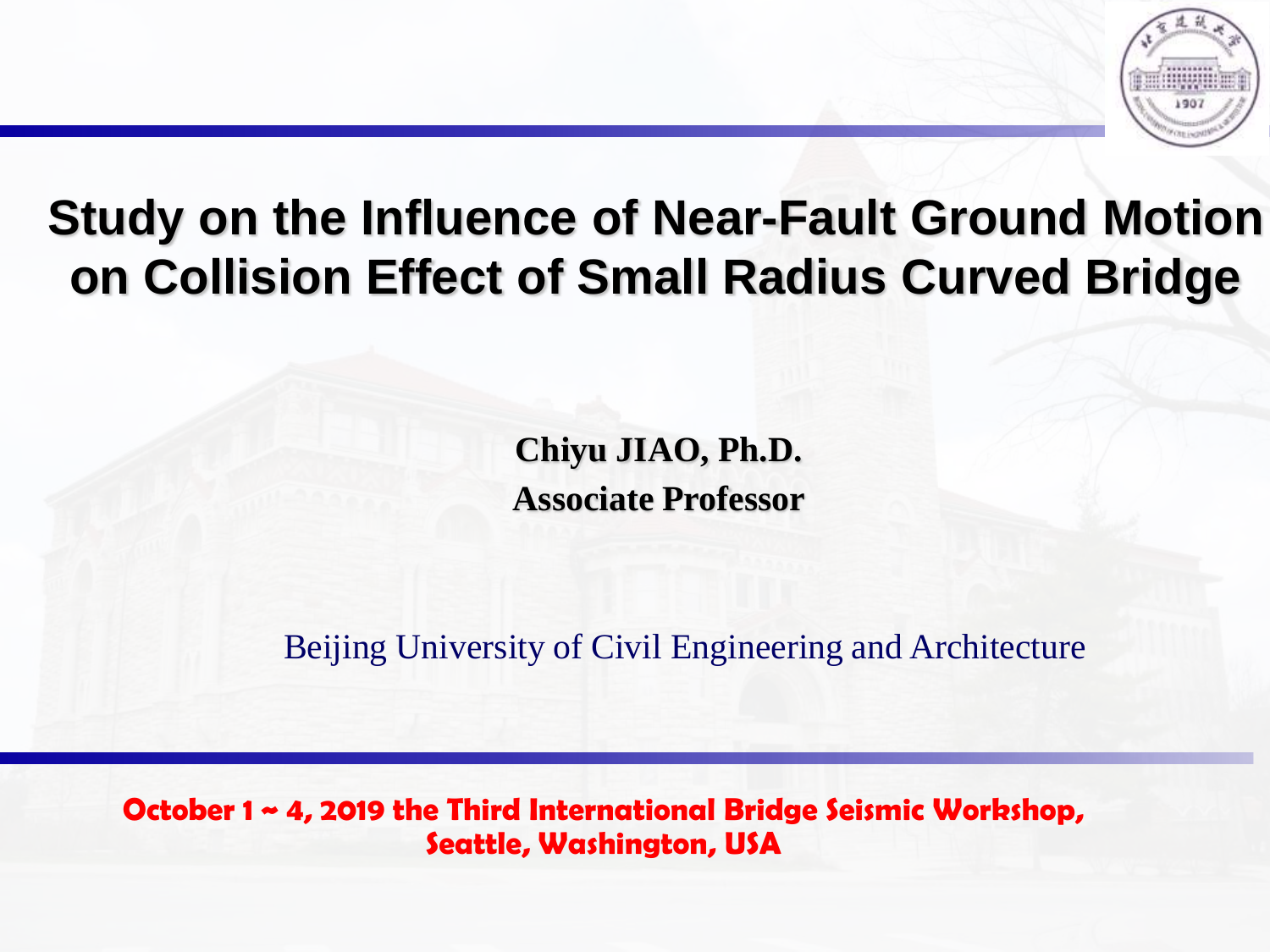### **Outline**



- Research background
- Design of vibration table test
- Analysis of test results
- Study on numerical simulation
- Conclusion
- Acknowledgement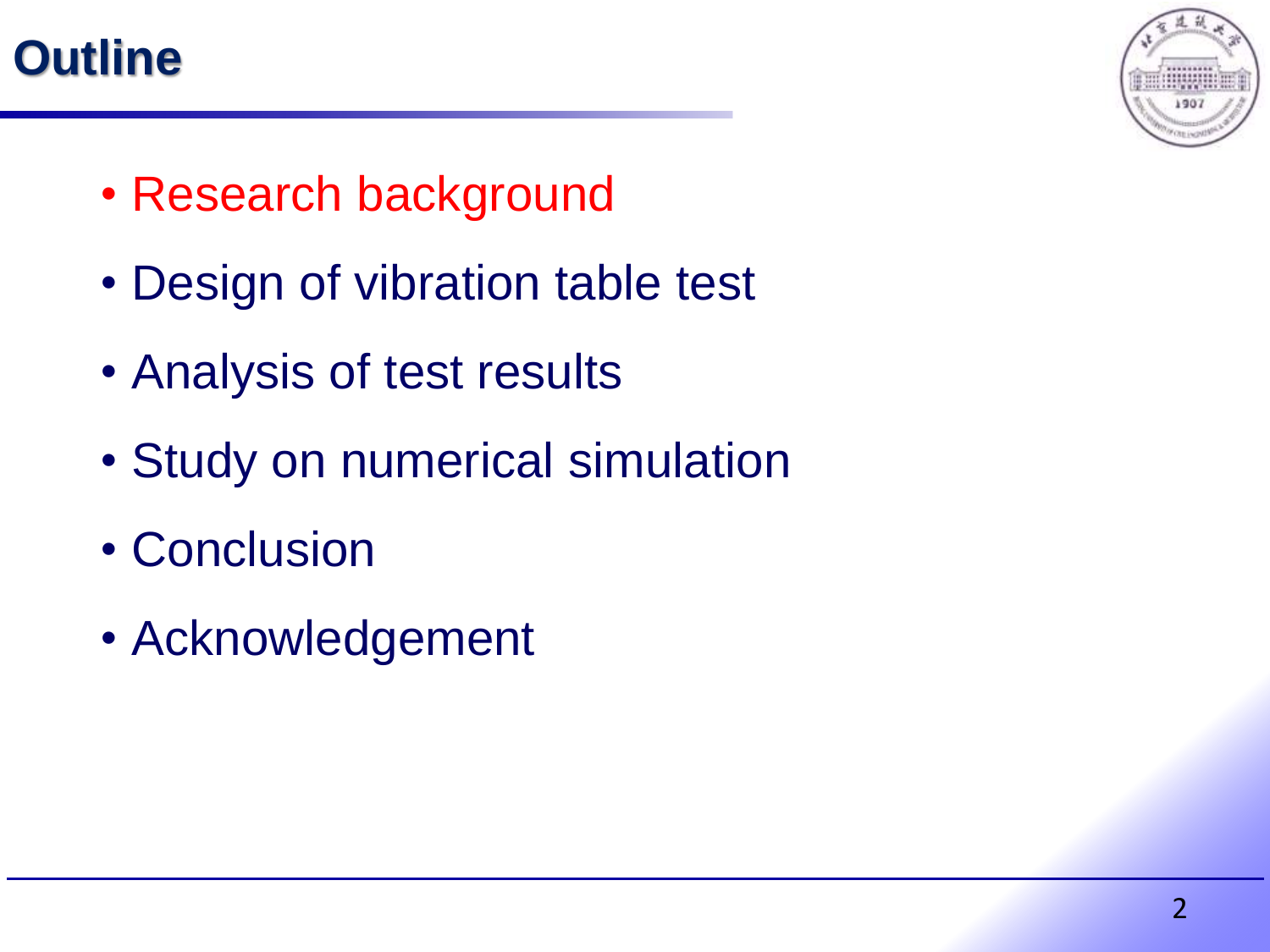

• Curved bridges are used in many area



Mountainous area **Metropolitan area** • Small radius curved bridges are usually used in urban district.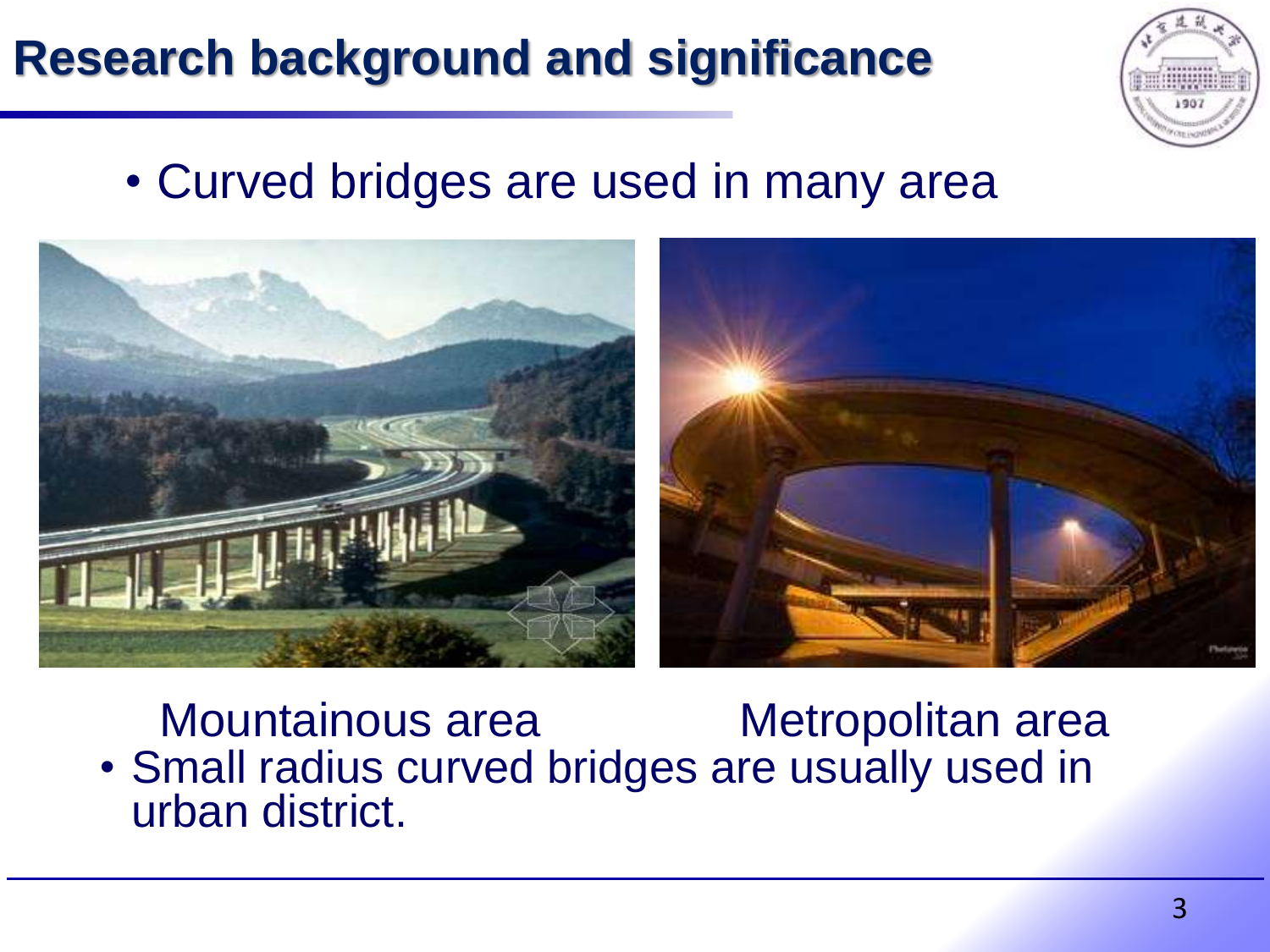

### • Although Carefully Designed but damage still happened in recent earthquake



Separate brdige San Franado earthquake 1971

Port Island Bridge Kobe earthquake 1995

Baihua Bridge Wenchuan Earthquake 2008

Girder falling caused by Collision between adjacent girder are main seismic damage for Curved bridges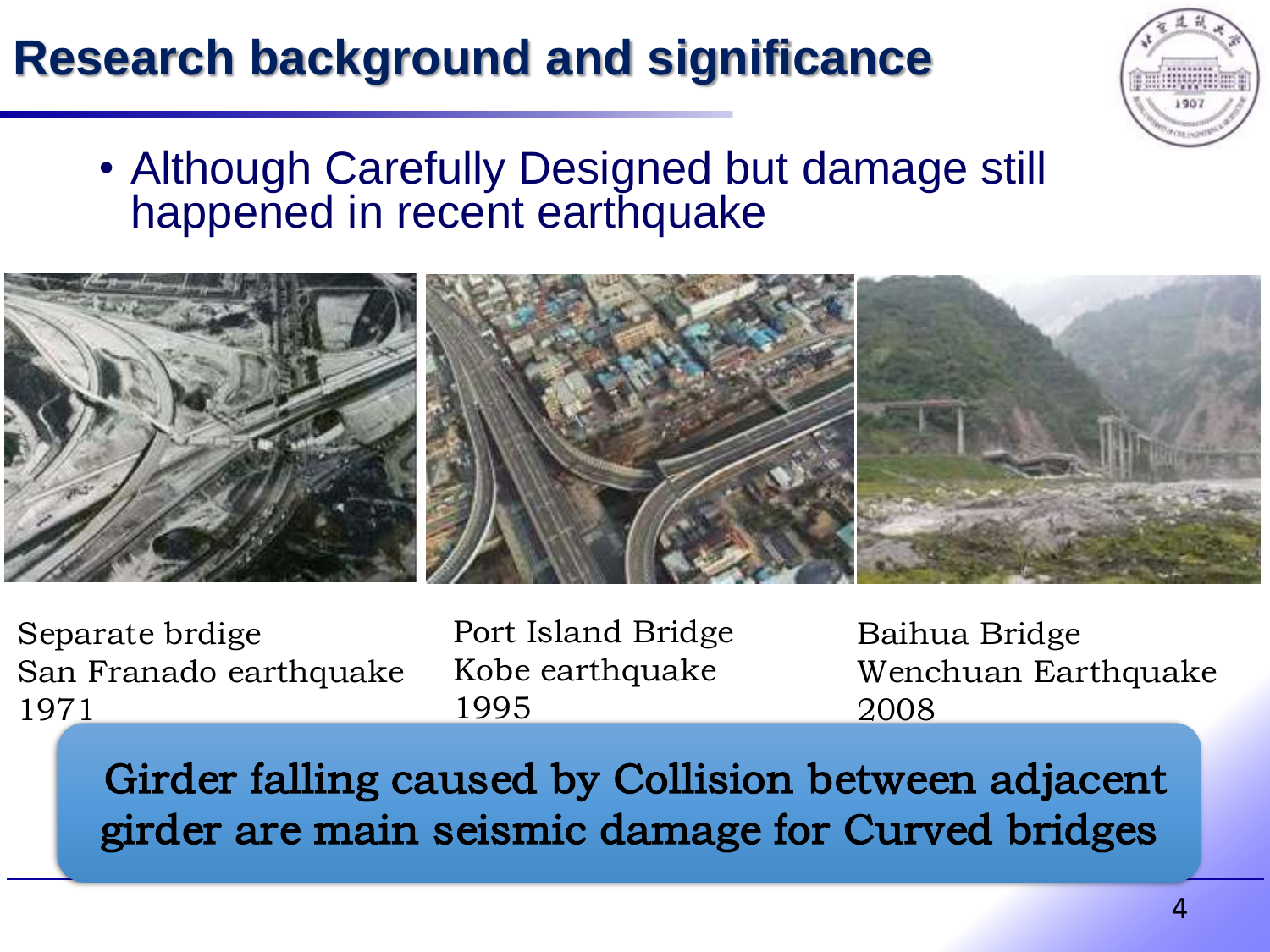

#### **Seismic damage**



## **Partial damage of girder**



## **Pier bottom damage**



### **Girder Falling**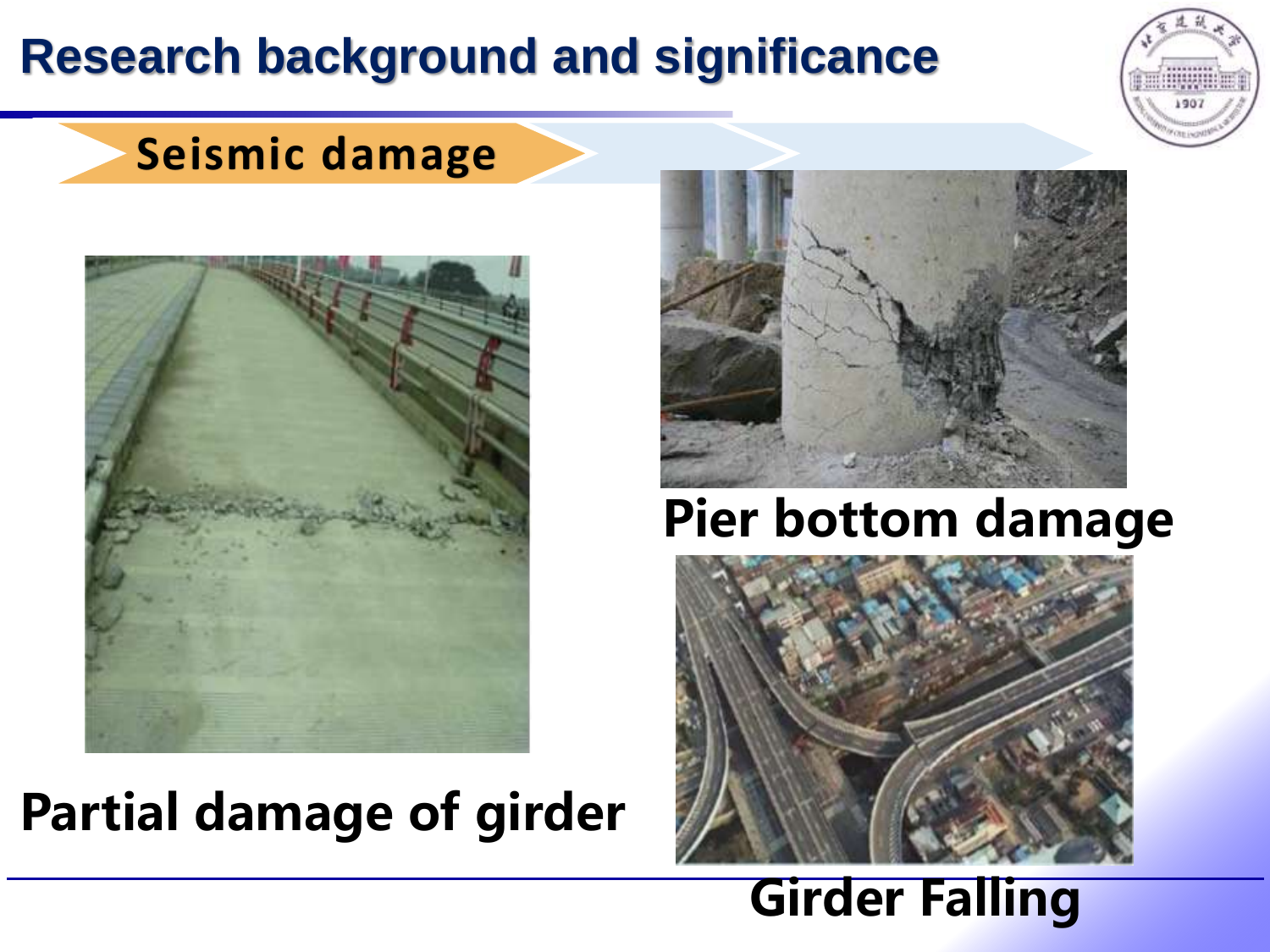## **Research background and significance Near-fault ground motion The Concentration of near-fault strong Surface Rupture ground motion Fling stepRupture directivity effect Hanging wall/ footwall effect Long period**  $\frac{1}{2}$ **velocity pulse**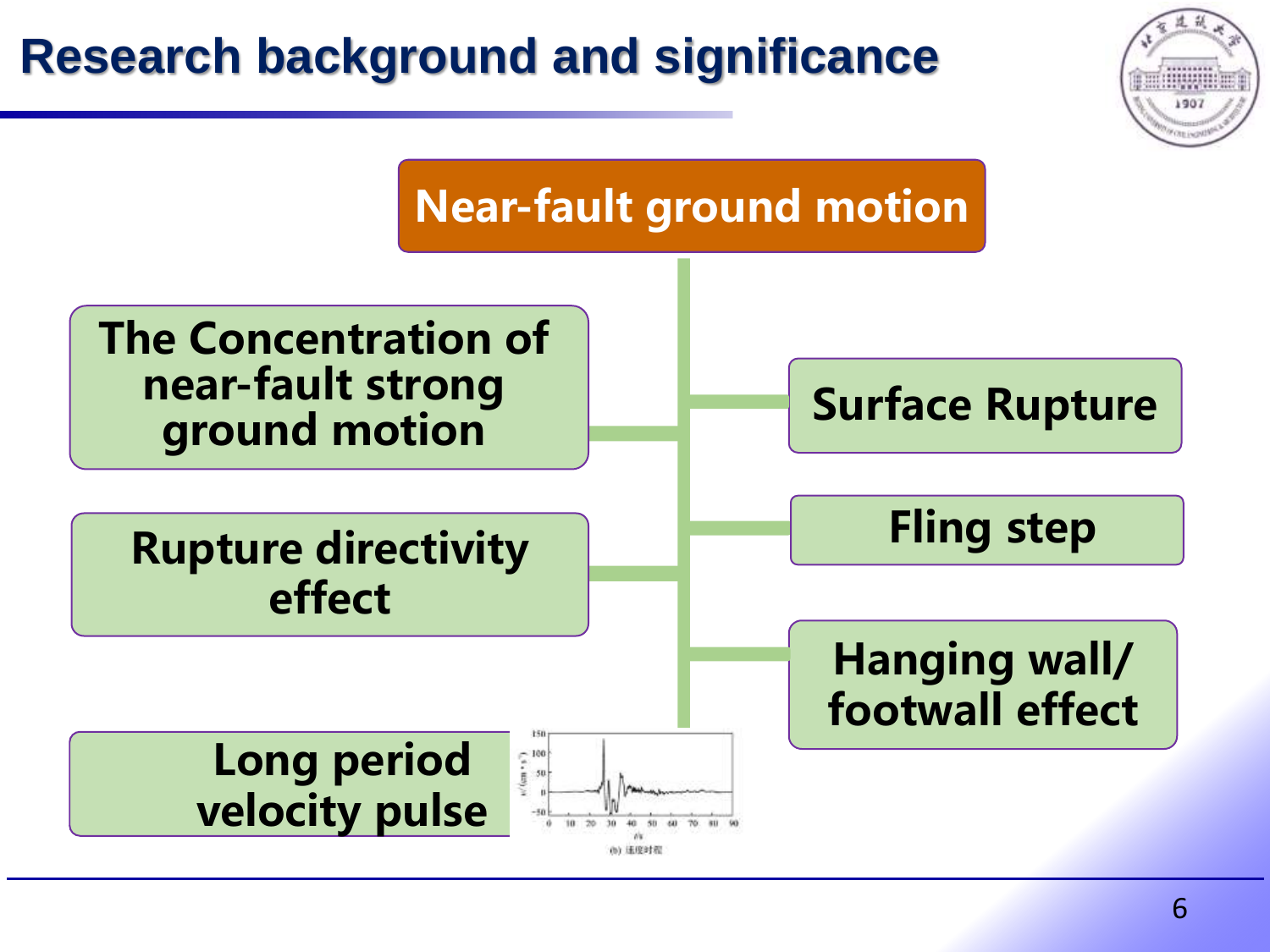